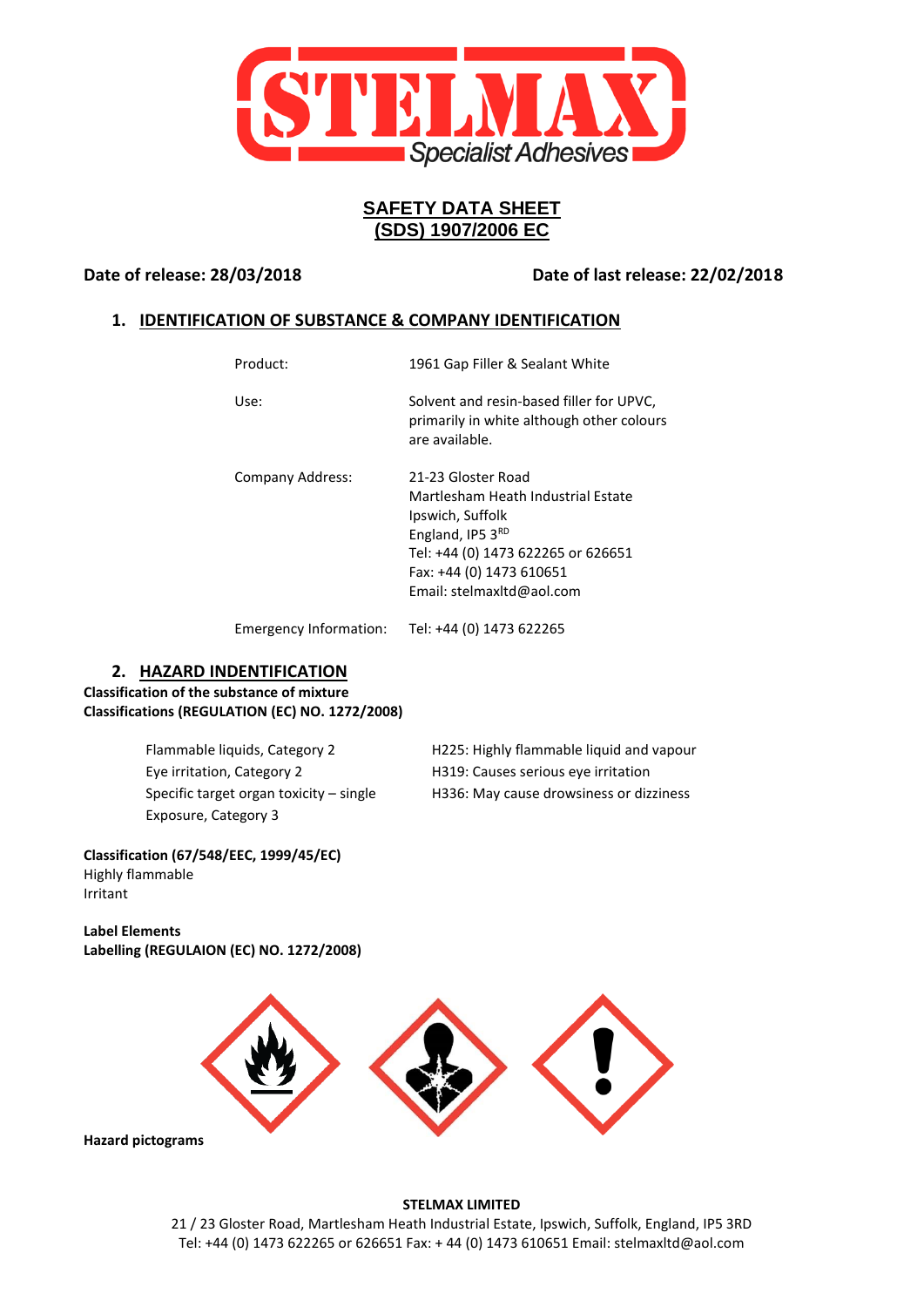| Hazard statements              | H225: Highly flammable liquid and vapour                             |  |
|--------------------------------|----------------------------------------------------------------------|--|
|                                | H319: Causes serious eye irritation                                  |  |
|                                | H336: May cause drowsiness or dizziness                              |  |
| Supplemental hazard statements | EUH066: repeated exposure may cause skin dryness or cracking         |  |
| Precautionary statements       | <b>PREVENTION</b>                                                    |  |
|                                | P201: Obtain special instructions before use                         |  |
|                                | P210: Keep away from heat/sparks/open flames/hot surfaces - no       |  |
|                                | smoking                                                              |  |
|                                | P233: Keep container tightly closed                                  |  |
|                                | P261: Avoid breathing mist or vapours                                |  |
|                                | P280: Wear protective gloves/protective clothing/eye protection/face |  |
|                                | protection                                                           |  |
|                                | <b>RESPONSE</b>                                                      |  |
|                                | P370 & P378: In case of fire - use water spray, alcohol-resistance   |  |
|                                | foam, dry chemical or carbon dioxide to extinguish.                  |  |

#### **EMERGENCY OVERVIEW**

Clear/coloured liquid. Highly flammable which may form explosive peroxides.

#### **3. COMPOSITION AND INFORMATION ON INGREDIENTS**

Constituents: A blend of resins, solvents, silica & UV stabiliser

| <b>Hazardous</b>     |                 |                        |                 | Classification        | Classification |
|----------------------|-----------------|------------------------|-----------------|-----------------------|----------------|
| Ingredient           | CAS no.         | EINECS no.             | % $w/w$ (range) | (EC 1272/2008)        | (67/548/EEC)   |
| M.E.K                |                 |                        |                 | Flam, lig. $2 - H225$ | F R11          |
|                      | 78-93-3         | 201-159-0              | 46%             | Eye irrit. $2 - H319$ | Xi R36         |
|                      |                 |                        |                 | STOT SE $3 - H336$    |                |
| Toluene              |                 |                        |                 | Flam liq. $2 - H225$  | F R11          |
|                      | 108-88-3        | 203-625-9              | 9.9%            | Skin irrit. 2 – H315  | Xn; R48/20     |
|                      |                 |                        |                 | STOT SE $3 - H336$    |                |
| Silica Dioxide       | 7631-86-9       | 231-545-4              | 9%              | STOT RE $2 - H373$    | Xn; R48/20     |
| Resin                | $9003 - 22 - 9$ |                        | 34%             | Skin Irrit. 2 – H315  | Xn; R48/20     |
| <b>UV Stabiliser</b> |                 | 1843-05-6<br>217-421-2 | $< 1\%$         | Skin Irrit. 2 – H315  | Xn; R48/20     |
|                      |                 |                        |                 | STOT RE $1 - H373$    |                |
| Total VOC content    | $<$ 38%ww       |                        |                 |                       |                |

#### **4. FIRST AID**

**GENERAL ADVICE:** In case of accident or if you feel unwell seek medical advice immediately. First aider needs to protect themselves. Move out of dangerous area. Never give anything by mouth to an unconscious person. Take off contaminated clothing and shoes immediately.

**SKIN CONTACT:** in case of skin contact flush skin immediately with soap and plenty of water. Do NOT use solvents or thinners. If the skin irritation persists seek medical attention.

**INHALATION:** If breathed in move person to fresh air. If symptoms persist seek medical attention. Keep patient warm and calm. If not breathing give artificial respiration. If breathing is difficult give oxygen.

**INGESTION:** if swallowed, seek medical attention immediately and if possible, show container or label. DO NOT induce vomiting.

**EYE CONTACT:** Protect unharmed eye. Remove contact lens if worn. If in contact with eyes rinse immediately with plenty of water and seek medical advice.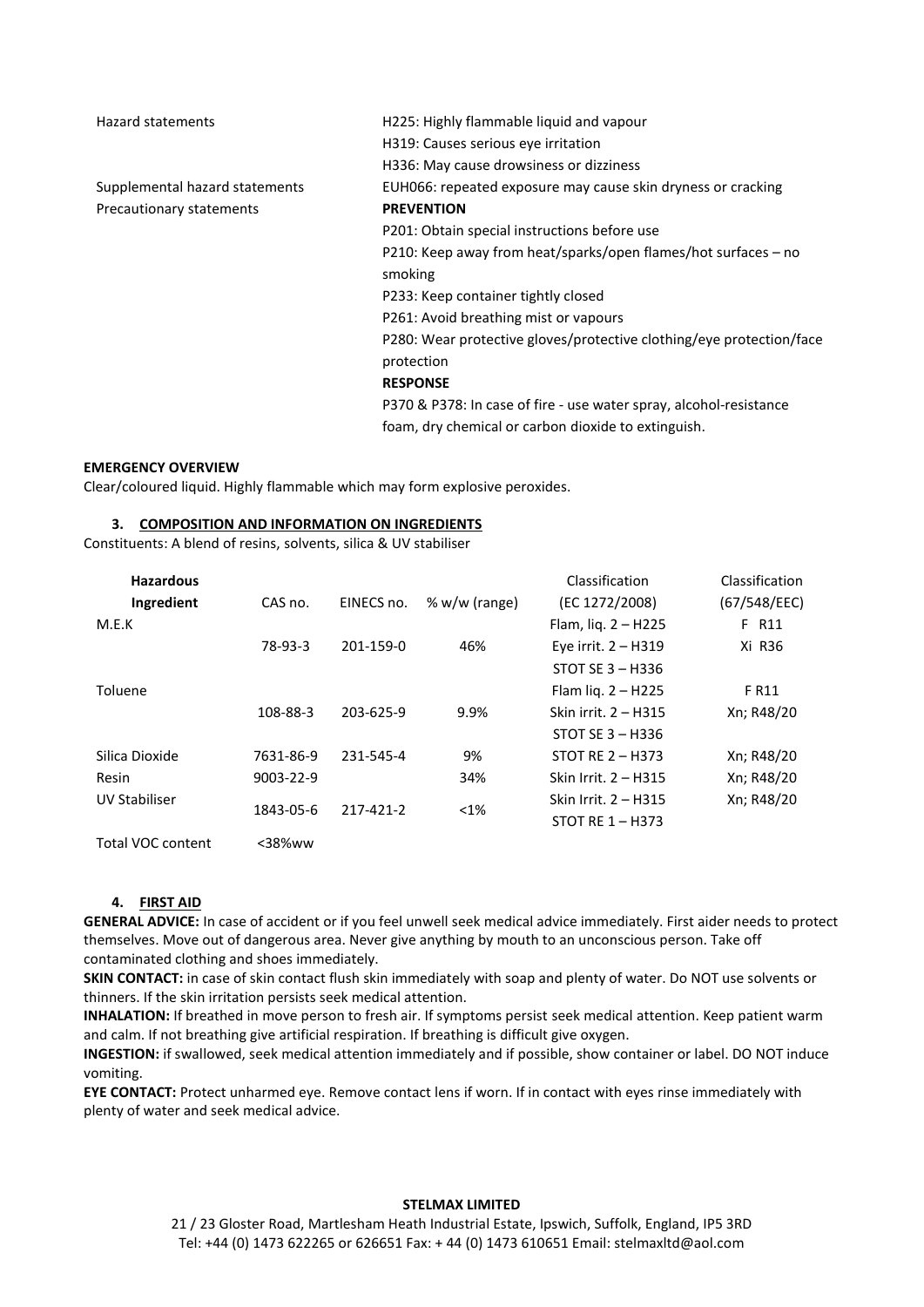# **5. FIRE FIGHTING MEASURES**

**EXTINGUISHING MEDIA:** Carbon dioxide (CO2), dry chemical, alcohol-resistant foam, water mist, earth or sand. **UNSUITABLE EXTINGUISHING MEDIA:** High volume water jet

**FIRE AND EXPLOSION HAZARDS / HARMFUL COMBUSTION PRODS**. Vapour/air may be explosive. Combustion may result in toxic acidic fumes and carbon monoxide. May form organic peroxides. Vapour heavier than air – ignition may occur at a distance.

**SPECIAL FIRE FIGHTING PROCEDURES**: In the event of a fire wear self-contained breathing apparatus. Use personal protective equipment. Use water spray to cool unopened containers.

# 6. **ACCIDENTAL RELEASE MEASURES**

**PERSONAL PRECAUTIONS, PROTECTIVE EQUIPMENT & EMERGENCY PROCEDURES:** Use personal protective equipment. Remove all sources of ignition. Avoid contact with skin and eyes. Ensure adequate ventilation especially in confined areas. Immediately evacuate persons to safe area. Avoid inhalation of vapour or mist. Also beware of vapours accumulating to form explosive concentrations. Vapours can accumulate in low areas.

**ENVIRONMENTAL PRECAUTIONS:** Do not flush into surface water or sewer system. Prevent further leakage of spills if safe to do so. If the product should leak into rivers, lakes or drains inform the authorities.

**SPILLAGE, LEAK AND CLEANING PROCEDURES:** Contain and collect spillage with non-combustible absorbent material (e.g. sand, earth, diatomaceous earth, vermiculite) and place in container for disposal according to local/national regulations. Clean contaminated surfaces thoroughly.

# **7. HANDLING AND STORAGE**

**HANDLING:** Wear appropriate clothing (see exposure controls). Avoid all sources of ignition, sparks, flames, electrical equipment, arc lights, static discharges etc. no smoking. Handle with care.

**PROTECTION AGAINST FIRE AND EXPLOSION:** Vapours are heavier than air and may spread along floors. Vapours may form explosive mixtures in the air. Keep away from heat and sources of ignition. Do not smoke. No sparking tools should be used. Electrical equipment should be protected to the appropriate standard.

**STORAGE:** Store in cool, dry, well ventilated area. Avoid all sources of ignition, sparks, flames, electrical equipment, arc lights, static discharges etc. away from incompatible chemicals (avoid contact with oxidising agents (peroxides, nitrates etc.)

# **8. PERSONAL PROTECTION**

Avoid inhaling vapour. Avoid contact with skin and eyes. Eye baths should be provided in places where exposure may be possible. Wear chemical resistant goggles, solvent resistant gloves (neoprene or nitrile rubber). Impervious boots and polycotton overalls. If high vapour concentrations are present, self-contained breathing apparatus, or full-face respirator with organic cartridge NPF20. Ensure good ventilation. Exposure may be possible.

Engineering controls: Facilities storing or utilizing this material should be equipped with an eye wash facility and a safety shower. Use adequate general or local exhaust ventilation to keep airborne concentrations below the permissible exposure limits.

#### **Exposure Limits**

| <b>Chemical Name</b> | <b>ACGIH</b> | <b>NIOSH</b>                                                                                  | <b>OSHA - FINAL PELS</b> |
|----------------------|--------------|-----------------------------------------------------------------------------------------------|--------------------------|
| Methyl ethyl ketone  | 200ppm TWA   | 200ppm TWA: 590                                                                               | 200ppm TWA; 590          |
|                      | 300ppm STEL  | $mg/m3$ TWA 3000 IDLH                                                                         | mg/m <sup>3</sup> TWA    |
|                      |              | OSHA Vacated PELs: Methyl ethyl ketone: 200ppmTWA; 590 mg/m3 TWA; 300ppm STEL; 885 mg/m3 STEL |                          |

#### **Personal Protective Equipment**

**Eyes:** Wear chemical googles

**Skin:** Wear appropriate protective gloves and clothing to prevent skin exposure. **Respirators:** Follow the OSHA respirator regulations found in 29CFR 1910.134 or European Standards EN 149. Always use a NIOSH or European Standard EN149 approved respirator when necessary.

## **8.2. Exposure controls cont.**

Provide adequate ventilation Execute works under fume hood.

## **STELMAX LIMITED**

21 / 23 Gloster Road, Martlesham Heath Industrial Estate, Ipswich, Suffolk, England, IP5 3RD Tel: +44 (0) 1473 622265 or 626651 Fax: + 44 (0) 1473 610651 Email: stelmaxltd@aol.com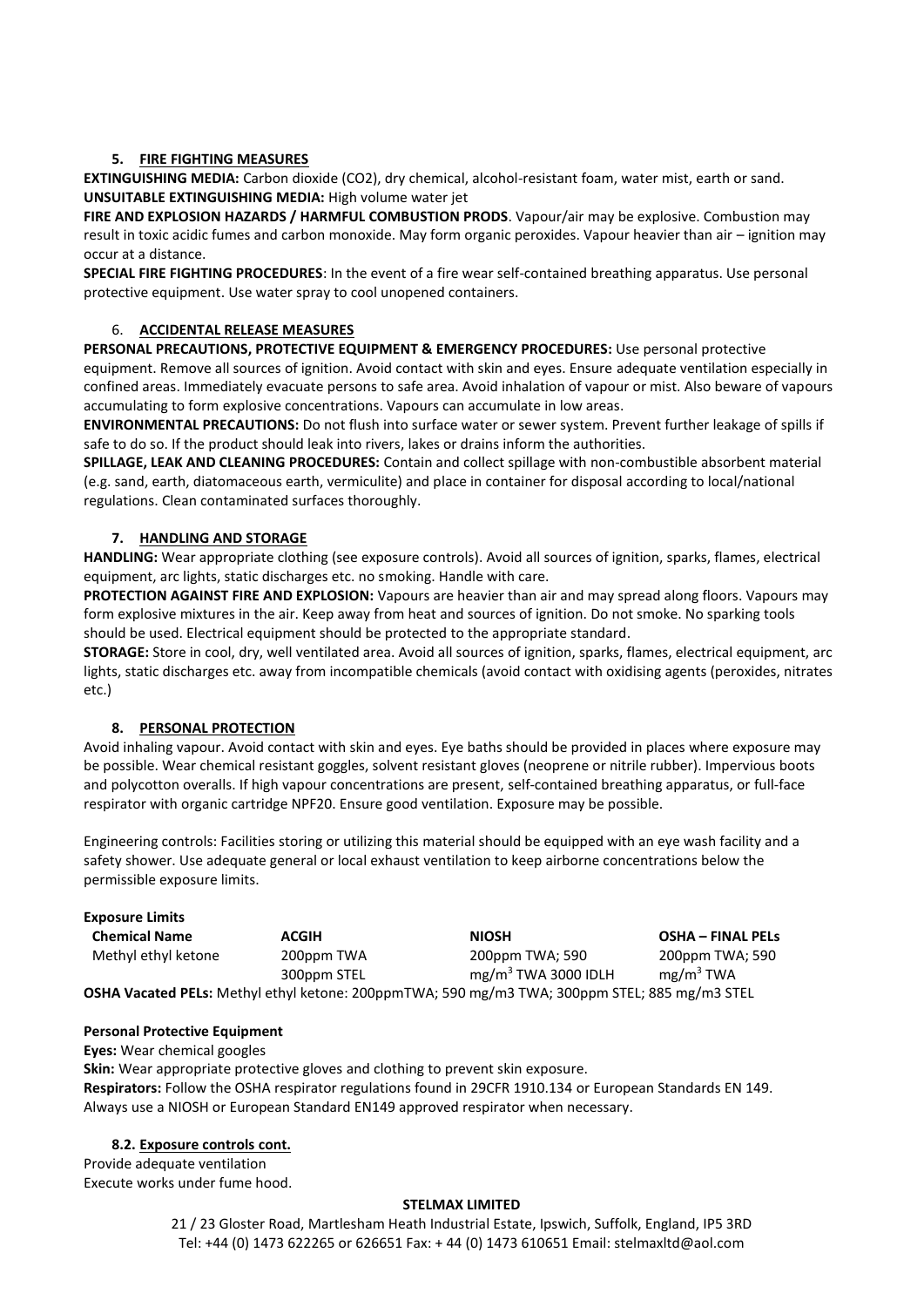## **Personal protection equipment**

Occupational exposure controls

#### **Respiratory protection:**

Respiratory protection must be worn whenever the WEL levels have been exceeded. Use filter type A (=against vapours of organic substances) according to EN 14387. Hand protection: protective gloves according to EN 374. Glove material: Butyl caoutchouc (butyl rubber) layer thickness: 0/7mm. Breakthrough time: >240mins. Observe glove manufacturer's instructions concerning penetrability and breakthrough time.

## **9. PHYSICAL AND CHEMICAL PROPERTIES**

| Appearance                               | White paste                     |
|------------------------------------------|---------------------------------|
| <b>State of Matter</b>                   | Liguid                          |
| Odour                                    | High Odour                      |
| рH                                       | n/a                             |
| <b>Density</b>                           | 1,210                           |
| <b>Solubility in Water</b>               | Solvent is miscible             |
| <b>Flash Point</b>                       | (closed cup) $-23^{\circ}$ C    |
| <b>Auto Ignition Temperature</b>         | $515^{\circ}$ C                 |
| <b>Flammability Limits</b>               | LEL 1.25% (v/v) UEL 11.5% (v/v) |
| <b>Thermal Decomposition Temperature</b> | Not established                 |
| <b>Boiling Point</b>                     | $81 - 111^{\circ}C$             |
| <b>Melting Point</b>                     | -86 °C                          |
| <b>Kinematic Viscosity</b>               | $20.5$ mm <sup>2</sup> /s       |
| <b>Oxidising Properties</b>              | n/a                             |
| <b>Vapour Pressure</b>                   | n/a                             |
| <b>Volatile Content by Weight</b>        | $<$ 38% ww                      |

## **10. STABILITY AND REACTIVITY**

**REACTIVITY:** No data available

**CHEMICAL STABILITY:** The product is chemically stable.

**POSSIBILITY OF HAZARDOUS REACTIONS:** Stability: no decomposition if stored and applied as directed. Vapours may form explosive mixture with air.

**CONDITIONS TO AVOID:** Heat, flames and sparks.

**INCOMPATIBLE MATERIALS:** Oxidizing agents, peroxides.

**HAZARDOUS DECOMPOSTION PRODUCTS:** Carbon monoxide.

## **11. TOXICOLOGICAL INFORMATION**

Irritating to eyes and respiratory tract, may cause systemic effects; narcosis, nausea and headaches. Skin: can be absorbed through the skin, chronic exposure may cause dermatitis. Ingestion: harmful, nausea, dizziness. Repeated exposure to high concentrations, damaging to liver and nervous system.

RTECS#: CAS# 78-93-3: EL6475000 LD50/LC50: CAS# 78-93-3: Draize test, rabbit, skin: 500 mg/24H Moderate; Draize test, rabbit, skin: 402 mg/24H Mild: Inhalation, mouse: LC50 = 32 gm/m<sup>3</sup>/4H; Inhalation, rat: LC50 = 23500 mg/m<sup>3</sup>/8H; oral, mouse: LD50 = 4050 mg/kg; Oral, rat: LD50 = 2737 mg/kg; skin, rabbit: LD50 = 6480 mg/kg.

Carcinogenicity: CAS# 78-93-3: Not listed by ACGIH, IARC, NIOSH, NTP or OSHA.

Epidemiology: No information available.

Teratogenicity: Embryo or Foetus: fetotoxicity, ihl-rat TCLo=1000ppm.

Specific Developmental Abnormalities: craniofacial and urogenital, ihl-rat TCL0=3000 ppm/7H; musculoskeletal, ihl-rat TCLo=1000ppm.

Reproductive effects: No information available

Neurotoxicity: No information available

Mutagenicity: Sex chromosome loss/non-disjunction: S. cerevisiae 33800ppm.

Other studies: see actual entry in RTECS for complete information.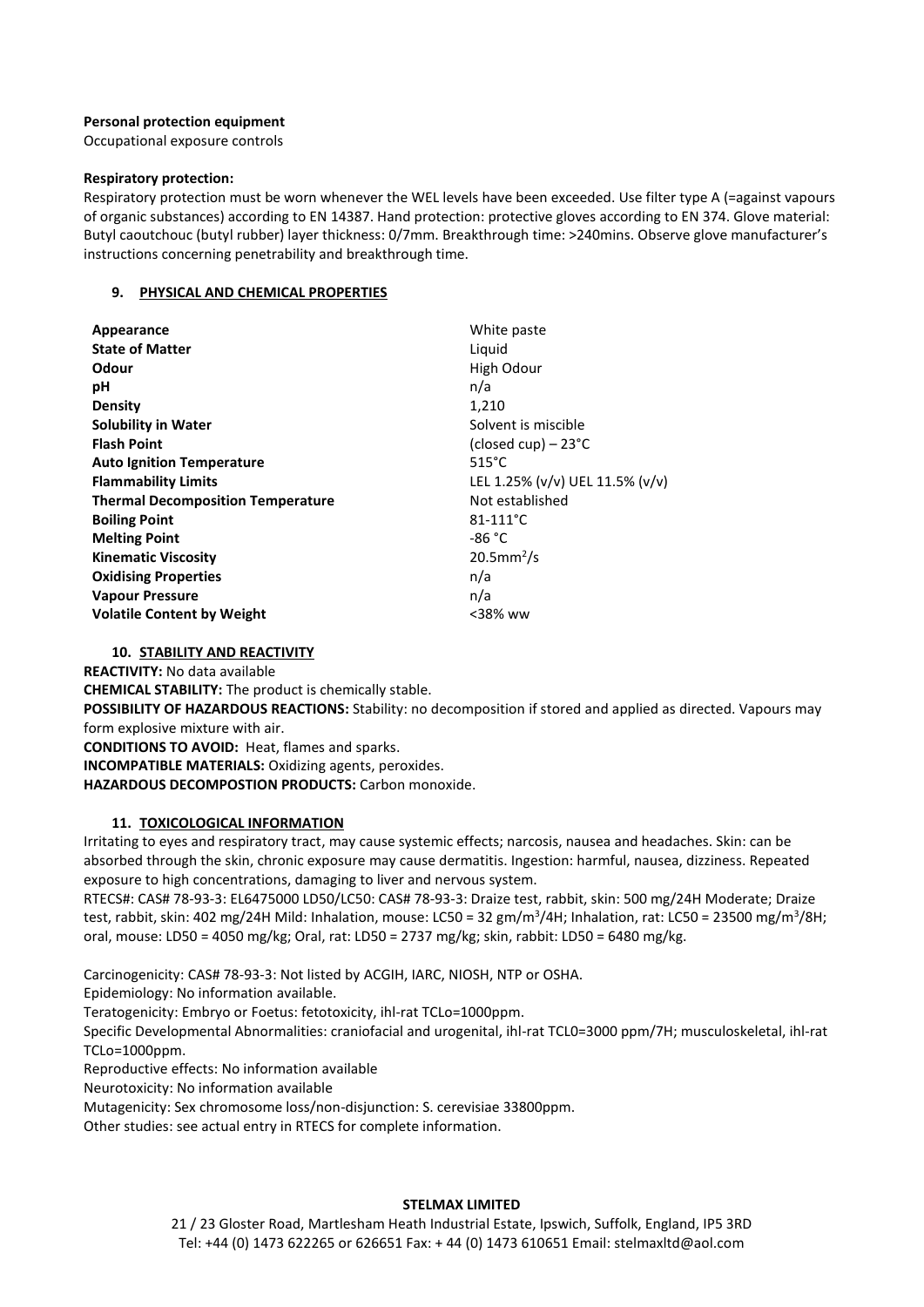# **12. ECOLOGIAL INFORMATION**

## **12.1 Toxicity**

Acute aquatic, fish Value: > 100mg/l Method of testing: LL/EL/IL50 Acute aquatic, algae Value: > 100mg/l Method of testing: LL/EL/IL50 Acute aquatic, daphnia Value: > 100mg/l Method of testing: LL/EL/IL50 **12.2 Persistence and degradability**  Degradation half life Lättnedbrytbart. 100% bryts ned pa 28 dygn OECD 301D. Comments, BOD BOD5/COD: 0,66-0,87 Persistence and degradability Log Pow; 0,61 **12.3 Bioaccumulative potential** Bioaccumulative potential will not bio-accumulate. **12.4 Mobility in soil mobility** The product is not water soluble **12.5 Results of PBT and vPvB assessment** PBT assessment results this substance in not classified as PBT or vPvB. **12.6 Other adverse effects** Other adverse effects/remarks none known.

## **13. DISPOSAL CONSIDERATIONS**

**DISPOSAL:** In accordance with local and national regulations. Do not dispose of waste into sewer. This material and its container must be disposed of as hazardous waste. Do not dispose with household waste. Empty containers should be taken to an approved waste handling site for recycling or disposal.

# **14. TRANSPORT INFORMATION**

**CARRIAGE CLASSIFICATION:** Flammable liquid PACKING GROUP: II ADR/RID: 3 U.N NO.: 1133 IMO CLASS: 3.1. HAZCHEM CODE: 3(Y)E

## **15. REGULATORY INFORMATION**

This safety data sheet is provided in compliance with the European REACH Directive (1097/2006/LC) and is in agreement with the GHS (Global Harmonised System) for the classification and labelling of Dangerous Chemicals. *This safety data sheet is distributed solely for the purpose of the Health and Safety at Work Act 1974*. Included under this heading is article 10 of directive 88/379/FFC.